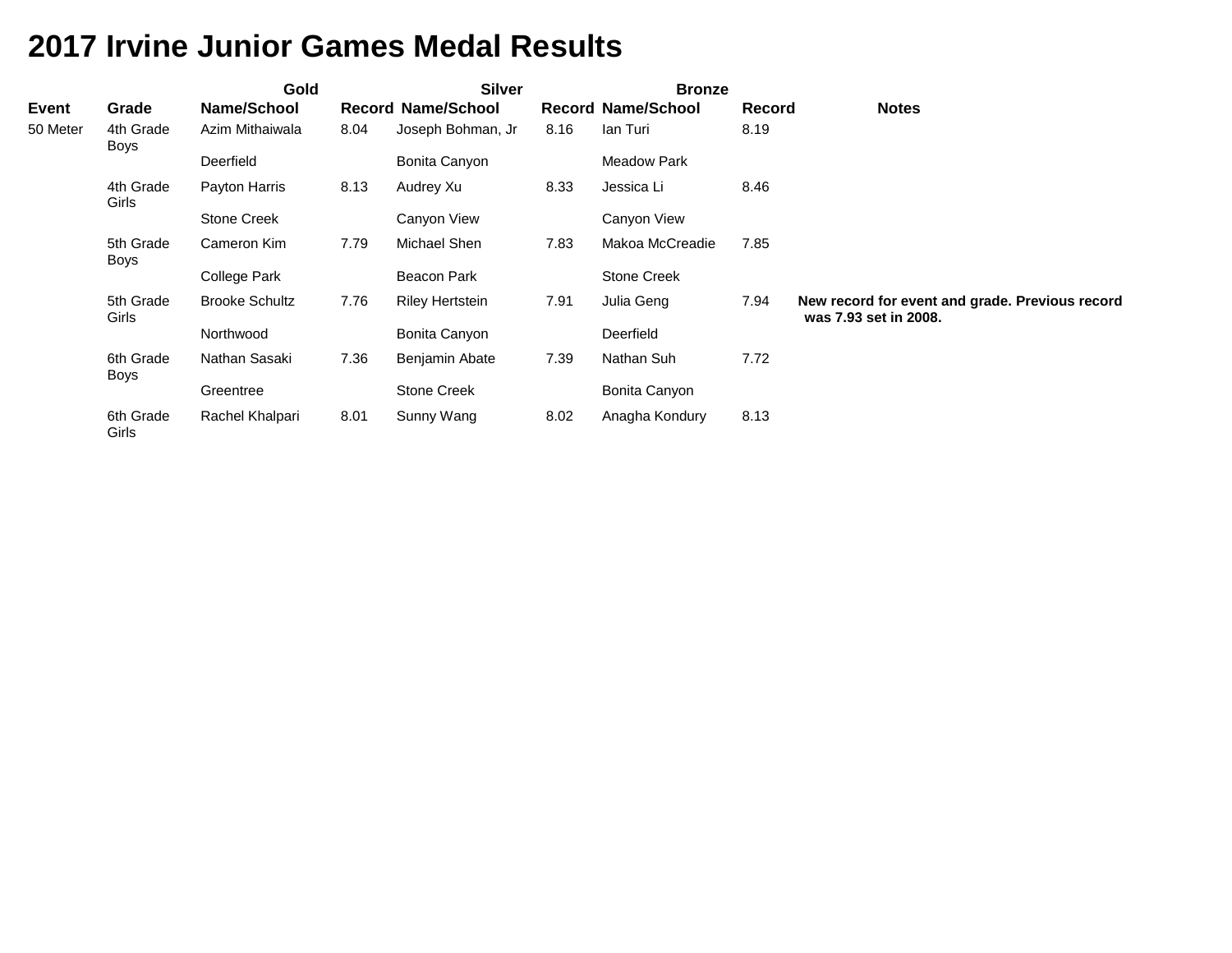|                    |                          | Gold                              |       | <b>Silver</b>             |       | <b>Bronze</b>                |                        |              |
|--------------------|--------------------------|-----------------------------------|-------|---------------------------|-------|------------------------------|------------------------|--------------|
| Event<br>100 Meter | Grade<br>4th Grade       | Name/School<br><b>Winner Okey</b> | 15.43 | <b>Record Name/School</b> | 15.69 | <b>Record Name/School</b>    | <b>Record</b><br>15.89 | <b>Notes</b> |
|                    | <b>Boys</b>              |                                   |       | Brandon Figueroa          |       | Joshua Campbell              |                        |              |
|                    |                          | Bonita Canyon                     |       | <b>College Park</b>       |       | Culverdale                   |                        |              |
|                    | 4th Grade<br>Girls       | Morgan Moore                      | 15.64 | Carmen Cruz               | 16.19 | Syona McEligot               | 16.39                  |              |
|                    |                          | <b>Stone Creek</b>                |       | Alderwood                 |       | Vista Verde                  |                        |              |
|                    | 5th Grade<br><b>Boys</b> | Keith Vining                      | 15.04 | Sullivan Spivey           | 15.16 | Ryan Murphy                  | 15.32                  |              |
|                    |                          | <b>Stone Creek</b>                |       | <b>College Park</b>       |       | Northwood                    |                        |              |
|                    | 5th Grade<br>Girls       | Lily Biddulp                      | 14.52 | Ruth Wu                   | 15.57 | <b>Halle Parker</b>          | 15.00                  |              |
|                    |                          | Bonita Canyon                     |       | Woodbury                  |       | Bonita Canyon                |                        |              |
|                    | 6th Grade<br><b>Boys</b> | Marco Manzi                       | 13.76 | Jackson Holman            | 14.59 | Dean Berger                  | 14.72                  |              |
|                    |                          | Woodbury                          |       | Westpark                  |       | Stonegate                    |                        |              |
|                    | 6th Grade<br>Girls       | Meghan Schaus                     | 14.77 | Leila Cinar               | 15.25 | Citlali Garcia-Montero 15.59 |                        |              |
|                    |                          | Canyon View                       |       | Westpark                  |       | Woodbury                     |                        |              |
|                    | 7th Grade<br><b>Boys</b> | Noah Scherson                     | 13.65 | Rohan McEligot            | 13.66 | Jordan Glass                 | 13.87                  |              |
|                    |                          | Rancho                            |       | Vista Verde               |       | Lakeside                     |                        |              |
|                    | 7th Grade<br>Girls       | Kalea Brown                       | 14.05 | Ashlyn Forde              | 14.22 | Anna Keeling                 | 14.39                  |              |
|                    |                          | Jeffrey Trail                     |       | Lakeside                  |       | Rancho                       |                        |              |
|                    | 8th Grade<br><b>Boys</b> | Sohrob Shahmirzadi                | 12.80 | Ethan On                  | 12.96 | Michael D. Blinstrub         | 12.98                  |              |
|                    |                          | Jeffrey Trail                     |       | South Lake                |       | South Lake                   |                        |              |
|                    | 8th Grade<br>Girls       | Phoebe Ladd                       | 13.85 | Makena Pellazar           | 14.47 | <b>Taylor Rogerson</b>       | 14.53                  |              |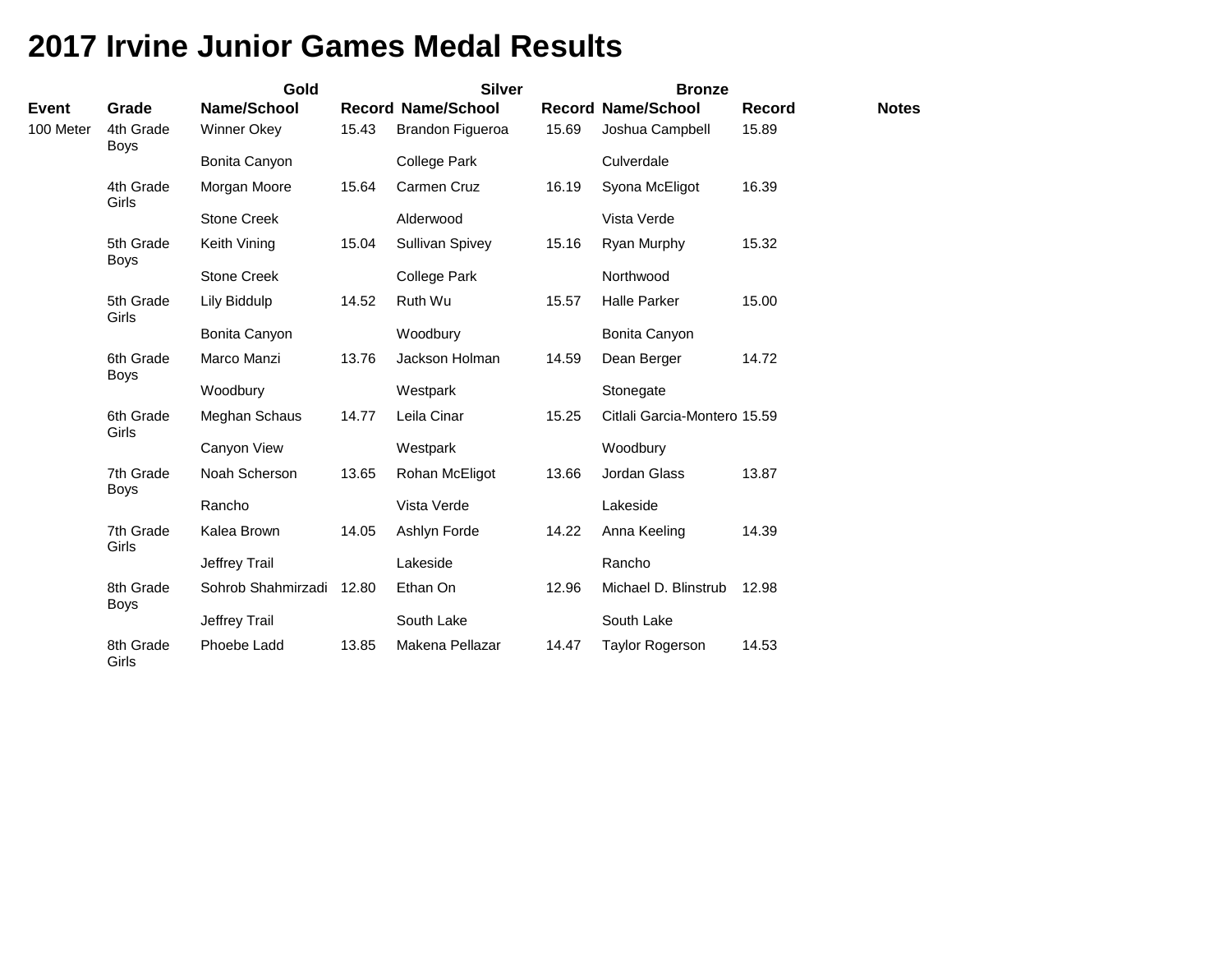|              |                          | Gold                                      |         | <b>Silver</b>                  |       | <b>Bronze</b>             |               |              |
|--------------|--------------------------|-------------------------------------------|---------|--------------------------------|-------|---------------------------|---------------|--------------|
| <b>Event</b> | Grade                    | Name/School                               |         | <b>Record Name/School</b>      |       | <b>Record Name/School</b> | <b>Record</b> | <b>Notes</b> |
| 400 Meter    | 4th Grade<br><b>Boys</b> | Holden LeVine                             |         | 1:09.97 Brandon Figueroa       |       | 1:11.83 Deacon Moss       | 1:13.53       |              |
|              |                          | Bonita Canyon                             |         | College Park                   |       | Deerfield                 |               |              |
|              | 4th Grade<br>Girls       | Payton Harris                             |         | 1:15.67 Ashley Kwan            |       | 1:16.65 Isabella Vaklev   | 1:17.45       |              |
|              |                          | <b>Stone Creek</b>                        |         | <b>Meadow Park</b>             |       | College Park              |               |              |
|              | 5th Grade<br><b>Boys</b> | Sullivan Spivey                           |         | 1:09.39 Casey George           |       | 1:09.57 Keith Vining      | 1:09.78       |              |
|              |                          | <b>College Park</b>                       |         | <b>Meadow Park</b>             |       | <b>Stone Creek</b>        |               |              |
|              | 5th Grade<br>Girls       | <b>Riley Hertstein</b>                    |         | 1:10.63 Ruth Wu                |       | 1:13.12 Cymarah Gordon    | 1:13.59       |              |
|              |                          | Bonita Canyon                             |         | Woodbury                       |       | Deerfield                 |               |              |
|              | 6th Grade<br><b>Boys</b> | Aditya Sheth                              |         | 1:03.32 Francois DeVilliers    |       | 1:06.12 Dean Berger       | 1:08.43       |              |
|              |                          | Northwood                                 |         | Alderwood                      |       | Stonegate                 |               |              |
|              | 6th Grade<br>Girls       | Maelyn McNealy                            |         | 1:11.19 Citlali Garcia-Montero |       | 1:11.57 Sunny Wang        | 1:11.74       |              |
|              |                          | Woodbury                                  |         | Woodbury                       |       | Northwood                 |               |              |
|              | 7th Grade<br><b>Boys</b> | Rohan McEligot                            | 1:02.21 | <b>Andrew Gavin</b>            |       | 1:03.15 Rion Chong        | 1:03.63       |              |
|              |                          | Vista Verde                               |         | Lakeside                       |       | Venado                    |               |              |
|              | 7th Grade<br>Girls       | Catherine Diyakonov 1:08.26 Alyssa Nguyen |         |                                |       | 1:09.33 Julia Muniz       | 1:09.78       |              |
|              |                          | Rancho                                    |         | Jeffrey Trail                  |       | Sierra Vista              |               |              |
|              | 8th Grade<br><b>Boys</b> | Owen Lucas                                | 56.86   | Borna Hamedani                 | 59.49 | Michael D. Blinstrub      | 1:01.55       |              |
|              |                          | South Lake                                |         | South Lake                     |       | South Lake                |               |              |
|              | 8th Grade<br>Girls       | Ava Leyerle                               |         | 1:07.65 Nadia Amin             |       | 1:09.09 Madeleine Zavala  | 1:10.90       |              |
|              |                          | Lakeside                                  |         | Sierra Vista                   |       | Lakeside                  |               |              |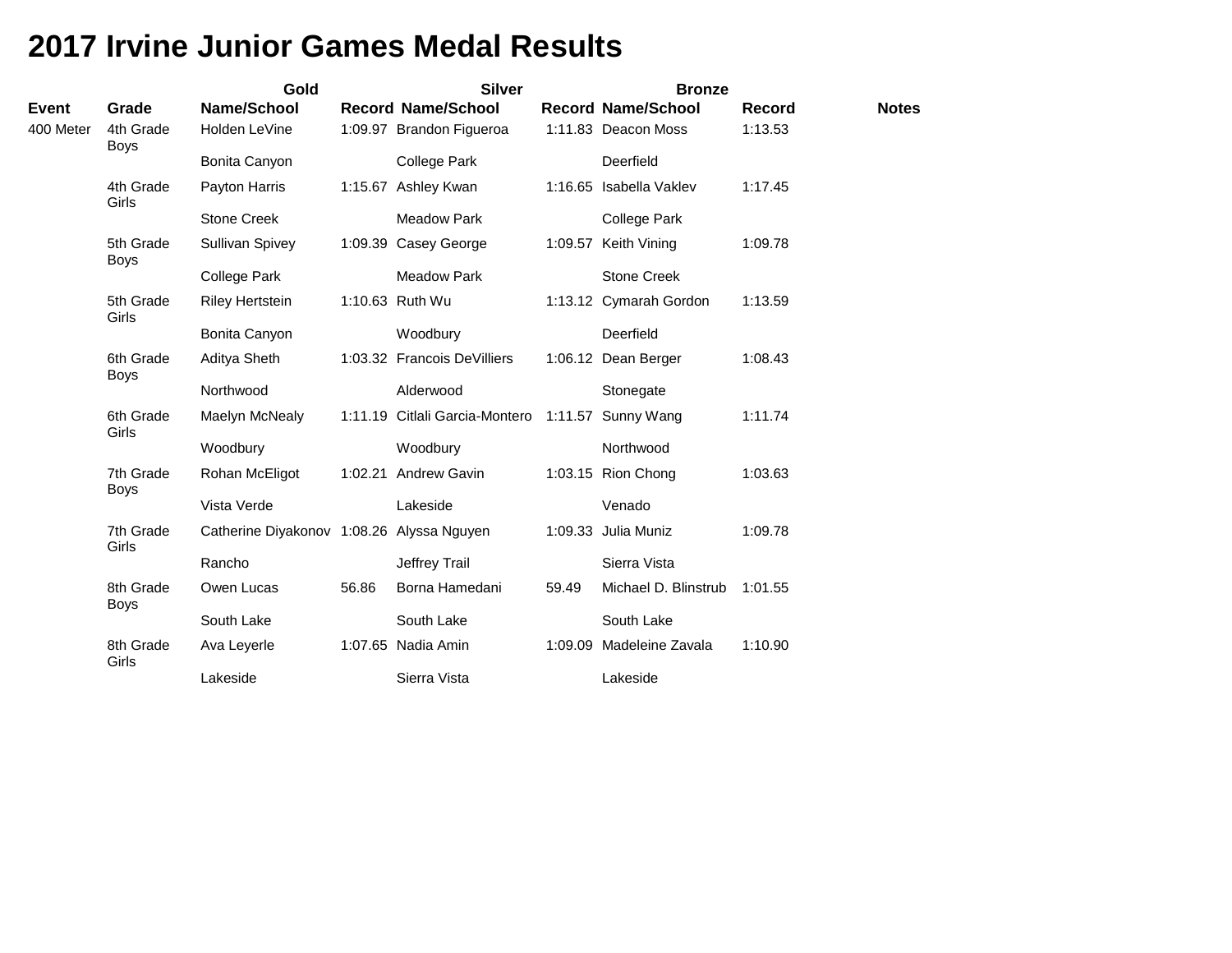|           |                          | Gold                  |         | <b>Silver</b>             | <b>Bronze</b>                              |         |              |
|-----------|--------------------------|-----------------------|---------|---------------------------|--------------------------------------------|---------|--------------|
| Event     | Grade                    | Name/School           |         | <b>Record Name/School</b> | <b>Record Name/School</b>                  | Record  | <b>Notes</b> |
| 800 Meter | 5th Grade<br><b>Boys</b> | Ruihan Zhu            |         | 2:39.29 Arthur Zhao       | 2:39.94 Sean Enomoto                       | 2:46.03 |              |
|           |                          | Santiago Hills        |         | <b>Turtle Rock</b>        | Plaza Vista                                |         |              |
|           | 5th Grade<br>Girls       | Elizabeth Odom        |         | 2"34.04 Aoi Hiraki        | 2"46.31 Madison Ledgard                    | 2"48.08 |              |
|           |                          | Canyon View           |         | Woodbury                  | Stonegate                                  |         |              |
|           | 6th Grade<br><b>Boys</b> | Trevor Jiang          |         | 2:33.35 Philippe Lalonde  | 2:36.68 Jack Robinson                      | 2:39.13 |              |
|           |                          | Canyon View           |         | Alderwood                 | <b>Stone Creek</b>                         |         |              |
|           | 6th Grade<br>Girls       | Jadyn Zdanavage       |         | 2:33.38 Alexandra Lalonde | 2:49.46 Stella Yost                        | 2:50.50 |              |
|           |                          | Woodbury              |         | Alderwood                 | <b>Stone Creek</b>                         |         |              |
|           | 7th Grade<br><b>Boys</b> | Sean McCance          | 2:30.31 | <b>Christian Miller</b>   | 2:39.16 Andrew An                          | 2:43.20 |              |
|           |                          | South Lake            |         | Venado                    | Lakeside                                   |         |              |
|           | 7th Grade<br>Girls       | Sofia Gibson          | 2:28.09 | Madison Amlen             | 2:47.08 Marieta Chavez-<br><b>Brandeis</b> | 2:50.29 |              |
|           |                          | Venado                |         | Jeffrey Trail             | Venado                                     |         |              |
|           | 8th Grade<br><b>Boys</b> | Owen Lucas            |         | 2:18.13 Shoya Yamada      | 2:24.40 Patrick McEwen                     | 2:24.92 |              |
|           |                          | South Lake            |         | South Lake                | South Lake                                 |         |              |
|           | 8th Grade<br>Girls       | <b>Emily Richards</b> | 2:37.27 | Madeleine Zavala          | 2:38.87 Kyra Dugan                         | 2:39.21 |              |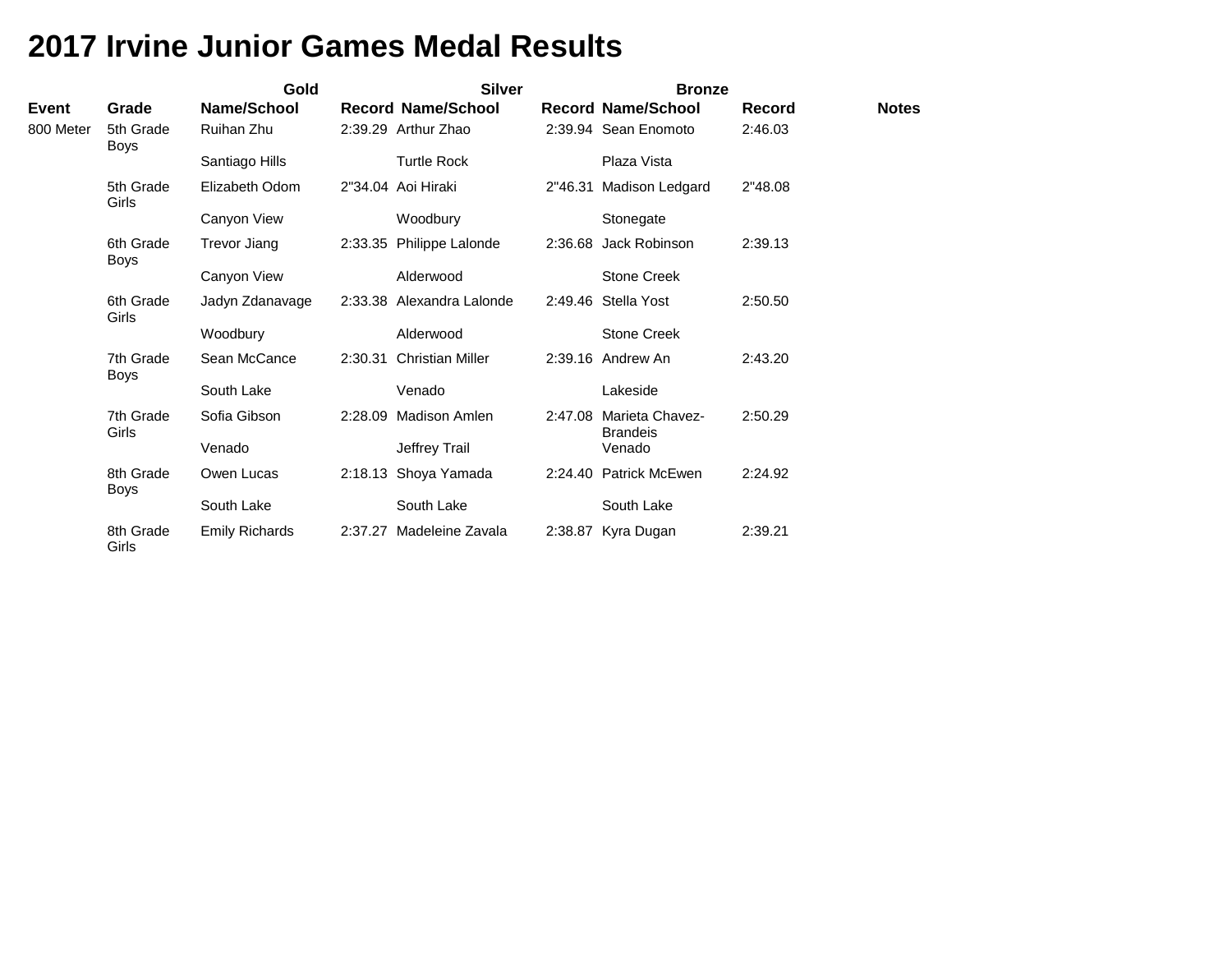|              |                                     | Gold                  |         | <b>Silver</b>             | <b>Bronze</b>             |         |              |
|--------------|-------------------------------------|-----------------------|---------|---------------------------|---------------------------|---------|--------------|
| <b>Event</b> | Grade                               | Name/School           |         | <b>Record Name/School</b> | <b>Record Name/School</b> | Record  | <b>Notes</b> |
|              | 1500 Meter 7th Grade<br><b>Boys</b> | Jordan Glass          |         | 5:17.01 Christian Miller  | 5:26.62 Jake Aquino       | 5:32.64 |              |
|              |                                     | Lakeside              |         | Venado                    | South Lake                |         |              |
|              | 7th Grade<br>Girls                  | Sofia Gibson          | 4:58.71 | Sarah Klem                | 5:30.66 Madison Amlen     | 5:31.57 |              |
|              |                                     | Venado                |         | Lakeside                  | Jeffrey Trail             |         |              |
|              | 8th Grade<br><b>Boys</b>            | Carter Castanha       |         | 4:59.55 Joseph Moon       | 4:59.91 Ryan Welton       | 4:59.95 |              |
|              |                                     | Lakeside              |         | Lakeside                  | Lakeside                  |         |              |
|              | 8th Grade<br>Girls                  | <b>Emily Richards</b> |         | 5:23.61 Emily Odom        | 5:31.18 Peyton Weidner    | 5:37.46 |              |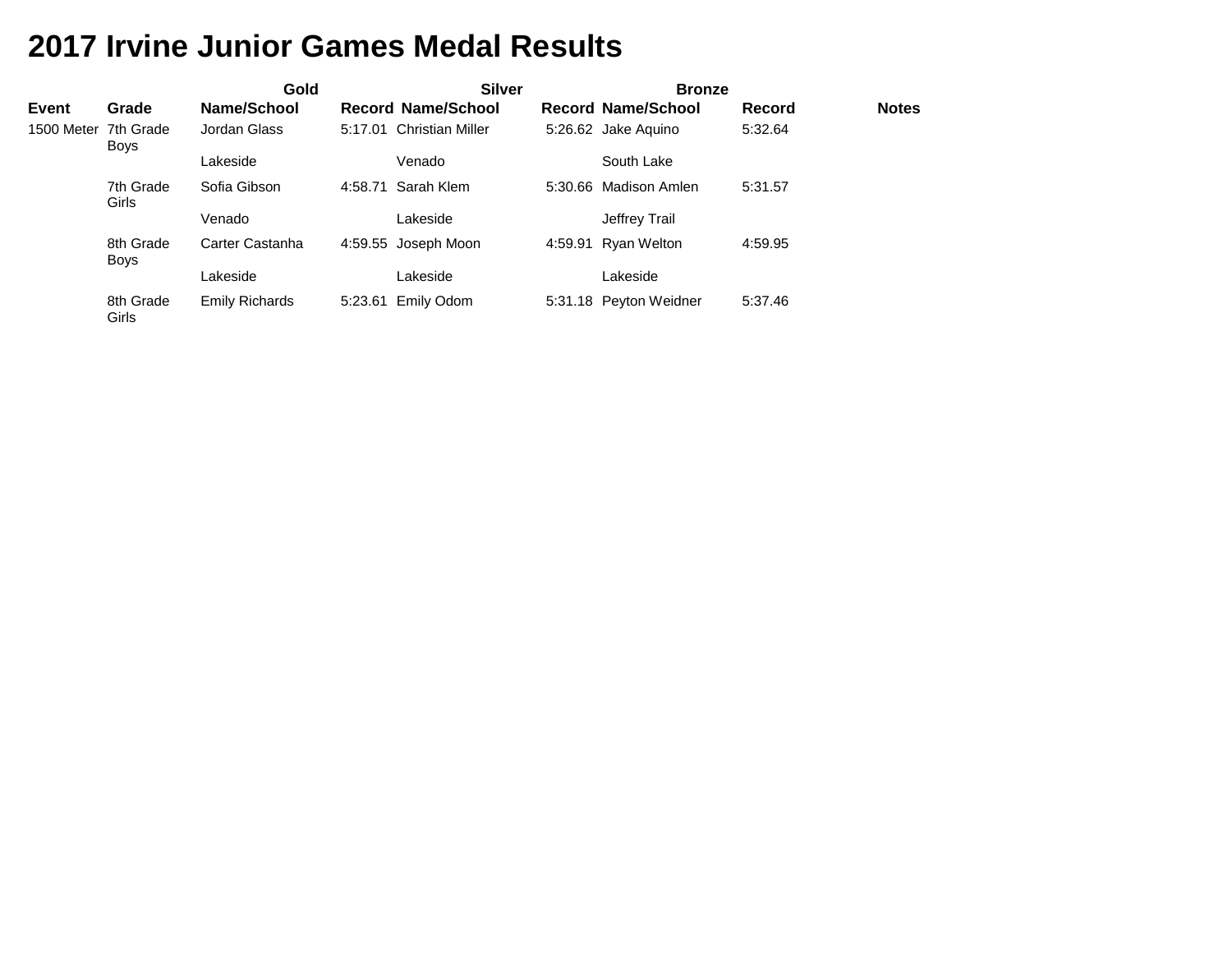|              |                          | Gold                    |        | <b>Silver</b>             |         | <b>Bronze</b>             |        |                                                                             |
|--------------|--------------------------|-------------------------|--------|---------------------------|---------|---------------------------|--------|-----------------------------------------------------------------------------|
| <b>Event</b> | Grade                    | Name/School             |        | <b>Record Name/School</b> |         | <b>Record Name/School</b> | Record | <b>Notes</b>                                                                |
| Bag Shot     | 4th Grade<br>Boys        | <b>Brandon Bates</b>    | 138'8" | Evan Tamayo               | 130'7"  | Nyte Teeter               | 130'5" |                                                                             |
|              |                          | Santiago Hills          |        | Westpark                  |         | Woodbury                  |        |                                                                             |
|              | 4th Grade<br>Girls       | Payton Harris           | 95'5"  | Ainsley McGlinchey        | 89'8"   | Elisa Kung                | 77'1"  |                                                                             |
|              |                          | <b>Stone Creek</b>      |        | <b>Stone Creek</b>        |         | Canyon View               |        |                                                                             |
|              | 5th Grade<br><b>Boys</b> | <b>Brody Connors</b>    | 199'6" | Wylan Moss                | 195'10" | Kyle Brody                | 187'8" | New record for event and grade. Previous record<br>was 199'00" set in 2012. |
|              |                          | Vista Verde             |        | Vista Verde               |         | Meadow Park               |        |                                                                             |
|              | 5th Grade<br>Girls       | Sorelle Kreter          | 123'7" | Janet Yoon                | 98'8"   | Chloe Vu                  | 97'6"  |                                                                             |
|              |                          | Bonita Canyon           |        | <b>Meadow Park</b>        |         | Stone Creek               |        |                                                                             |
|              | 6th Grade<br>Boys        | <b>Matthew Kuromoto</b> | 185'8" | Chase Quezada             | 173'6"  | Jake Perez                | 171'4" |                                                                             |
|              |                          | <b>Stone Creek</b>      |        | Springbrook               |         | Stone Creek               |        |                                                                             |
|              | 6th Grade<br>Girls       | Eden Hutchinson         | 139'5" | Naazneen V<br>Kulangara   | 132'2"  | Isabella Gordon           | 113'9" |                                                                             |
|              |                          | Woodbury                |        | Westpark                  |         | <b>Stone Creek</b>        |        |                                                                             |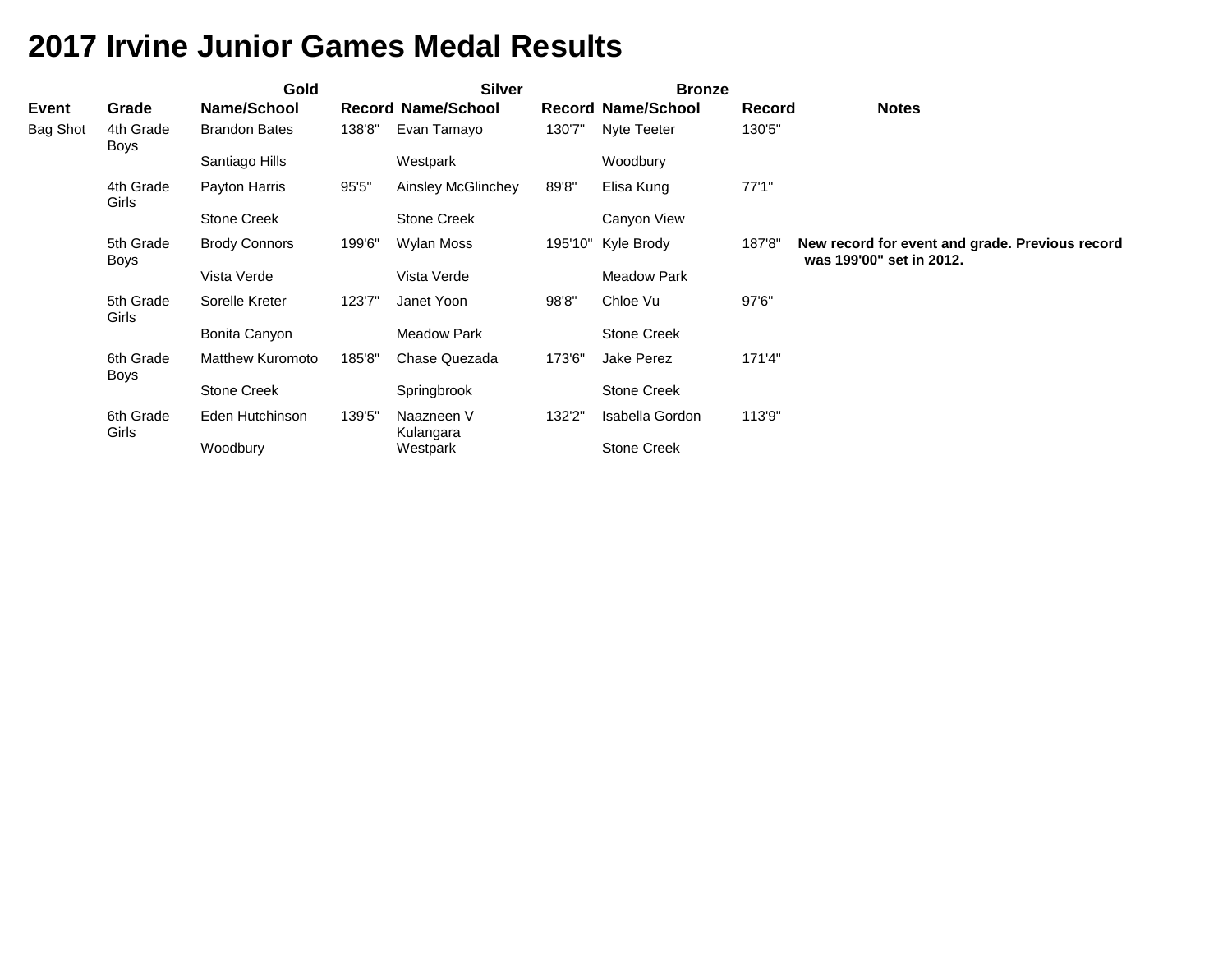|                   |                          | Gold                   |    | <b>Silver</b>             |                | <b>Bronze</b>             |                  |                                                                         |
|-------------------|--------------------------|------------------------|----|---------------------------|----------------|---------------------------|------------------|-------------------------------------------------------------------------|
| <b>Event</b>      | Grade                    | Name/School            |    | <b>Record Name/School</b> |                | <b>Record Name/School</b> | Record           | <b>Notes</b>                                                            |
| <b>Basketball</b> | 4th Grade<br><b>Boys</b> | Carl Oldham            | 20 | Sohum Sarwate             | 17             | Ofek Ben Jacob            | 15               | Tied record for event and grade. Previous record<br>was 20 set in 2010. |
|                   |                          | Bonita Canyon          |    | Santiago Hills            |                | Eastshore                 |                  |                                                                         |
|                   | 4th Grade<br>Girls       | Lizzie Yasui           | 12 | Audrey Xu                 | $\overline{7}$ | Yali Danan                | $\sqrt{5}$       |                                                                         |
|                   |                          | Springbrook            |    | Canyon View               |                | University Park           |                  |                                                                         |
|                   | 5th Grade<br><b>Boys</b> | Darren Shen            | 18 | Damian Herrera            | 17             | Kunal Malhotra            | 17               |                                                                         |
|                   |                          | <b>Cypress Village</b> |    | Springbrook               |                | <b>Stone Creek</b>        |                  |                                                                         |
|                   | 5th Grade<br>Girls       | <b>Teagan Burrus</b>   | 14 | Sienna Patel              | 12             | Isabelle Suzukawa         | $9\,$            |                                                                         |
|                   |                          | Eastshore              |    | Eastshore                 |                | <b>College Park</b>       |                  |                                                                         |
|                   | 6th Grade<br><b>Boys</b> | Lucas de la Paz        | 13 | Aditya Sheth              | 12             | Sean King                 | 11               |                                                                         |
|                   |                          | Bonita Canyon          |    | Northwood                 |                | Canyon View               |                  |                                                                         |
|                   | 6th Grade<br>Girls       | Maddie Yasui           | 18 | Moka Saiki                | 11             | Lauren Nguyen             | 10               | New record for event and grade. Previous record                         |
|                   |                          | Springbrook            |    | Woodbury                  |                | Westpark                  |                  | was 17 set in 2004 and tied in 2007                                     |
|                   | 7th Grade<br><b>Boys</b> | Dotan Atias            | 16 | Victore Brestyansky       | 15             | Mahdiyar Bahreman 13      |                  |                                                                         |
|                   |                          | Lakeside               |    | Rancho                    |                | Venado                    |                  |                                                                         |
|                   | 7th Grade<br>Girls       | Elliana Norbeck        | 10 | <b>Tacy Mathison</b>      | 10             | <b>Kristal Caldwell</b>   | $\boldsymbol{9}$ |                                                                         |
|                   |                          | Venado                 |    | South Lake                |                | Venado                    |                  |                                                                         |
|                   | 8th Grade<br><b>Boys</b> | Nicolas Johnson        | 17 | Maayan Cohen              | 15             | Bailey Kau                | 13               |                                                                         |
|                   |                          | Venado                 |    | Lakeside                  |                | Venado                    |                  |                                                                         |
|                   | 8th Grade<br>Girls       | Kara Chu               | 12 | Kaeli Smith               | 9              | Mahum Khan                | 9                |                                                                         |
|                   |                          | Sierra Vista           |    | Sierra Vista              |                | South Lake                |                  |                                                                         |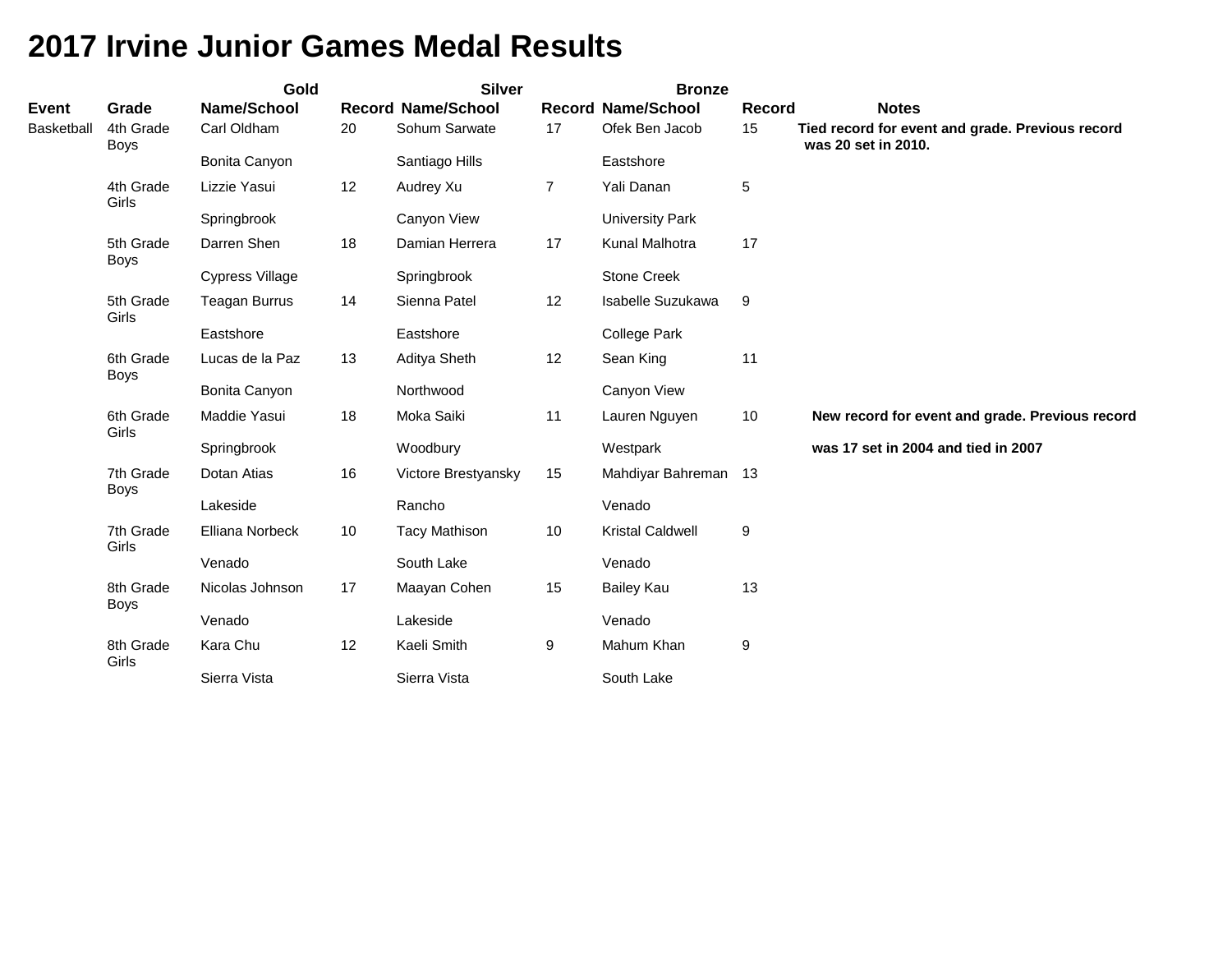|              |                          | Gold                                                                                                                       |       | <b>Silver</b>             |                   | <b>Bronze</b>             |                   |              |
|--------------|--------------------------|----------------------------------------------------------------------------------------------------------------------------|-------|---------------------------|-------------------|---------------------------|-------------------|--------------|
| <b>Event</b> | Grade                    | Name/School                                                                                                                |       | <b>Record Name/School</b> |                   | <b>Record Name/School</b> | <b>Record</b>     | <b>Notes</b> |
| Long Jump    | 4th Grade<br><b>Boys</b> | Porter Baldwin                                                                                                             | 1.85m | <b>Calvin Welsh</b>       | 1.75m             | Zhe Zheng                 | 1.73m             |              |
|              |                          | Woodbury                                                                                                                   |       | Bonita Canyon             |                   | Stonegate                 |                   |              |
|              | 4th Grade<br>Girls       | Charlotte Pham                                                                                                             | 1.88m | Morgan Moore              | 1.87m             | <b>Emelie Quiroz</b>      | 1.78m             |              |
|              |                          | Eastshore                                                                                                                  |       | <b>Stone Creek</b>        |                   | Deerfield                 |                   |              |
|              |                          | There was a 3 way tie for Gold for the 5 <sup>th</sup> Grade Boys - so there are no Silver or Bronze Winners               |       |                           |                   |                           |                   |              |
|              | 5th Grade<br><b>Boys</b> | Evan Sundaram                                                                                                              | 1.90m |                           |                   |                           |                   |              |
|              |                          | Woodbury                                                                                                                   |       |                           |                   |                           |                   |              |
|              |                          | Josh La Scalia<br>Plaza Vista                                                                                              | 1.90m |                           |                   |                           |                   |              |
|              |                          | <b>Ezekial Lo</b><br>Deerfield                                                                                             | 1.90m |                           |                   |                           |                   |              |
|              |                          | There was a slight error with the rain (and recording in pencil) and the first group, and we awarded a second Bronze Medal |       |                           |                   |                           |                   |              |
|              | 5th Grade<br>Girls       | Julia Geng                                                                                                                 | 2.05m | Ella Suh                  | 1.87 <sub>m</sub> | Lianna Goren              | 1.77m             |              |
|              |                          | Deerfield                                                                                                                  |       | <b>Stone Creek</b>        |                   | <b>Stone Creek</b>        |                   |              |
|              |                          |                                                                                                                            |       |                           |                   | Sofia Liphardt            | 1.80m             |              |
|              |                          |                                                                                                                            |       |                           |                   | <b>Stone Creek</b>        |                   |              |
|              | 6th Grade<br><b>Boys</b> | Nathan Wu                                                                                                                  | 2.34m | Marco Manzi               | 2.30m             | Ryan Watson               | 2.22m             |              |
|              |                          | Springbrook                                                                                                                |       | Woodbury                  |                   | Bonita Canyon             |                   |              |
|              | 6th Grade<br>Girls       | Ella Ruminson                                                                                                              | 2.09m | Anika Kanitkar            | 2.09m             | Ellie Chan                | 2.05m             |              |
|              |                          | Woodbury                                                                                                                   |       | Deerfield                 |                   | Eastshore                 |                   |              |
|              | 7th Grade<br><b>Boys</b> | Sean McCance                                                                                                               | 2.34m | Yoni Cohen                | 2.33m             | Jack Fairchild            | 2.31 <sub>m</sub> |              |
|              |                          | South Lake                                                                                                                 |       | Venado                    |                   | Venado                    |                   |              |
|              | 7th Grade<br>Girls       | <b>Carlene Nhu</b>                                                                                                         | 2.15m | Irene Tang                | 2.04m             | Talia Mehaignerie         | 1.97m             |              |
|              |                          | Sierra Vista                                                                                                               |       | Sierra Vista              |                   | Rancho                    |                   |              |
|              | 8th Grade                | Owen Lucas                                                                                                                 | 2.56m | <b>Takuto Suga</b>        | 2.42m             | Ethan On                  | 2.40m             |              |
|              | <b>Boys</b>              | South Lake                                                                                                                 |       | South Lake                |                   | South Lake                |                   |              |
|              | 8th Grade<br>Girls       | Jessica Wu                                                                                                                 | 2.14m | Phoebe Ladd               | 2.12m             | Katelyn Muniz             | 2.12m             |              |
|              |                          | South Lake                                                                                                                 |       | Lakeside                  |                   | Sierra Vista              |                   |              |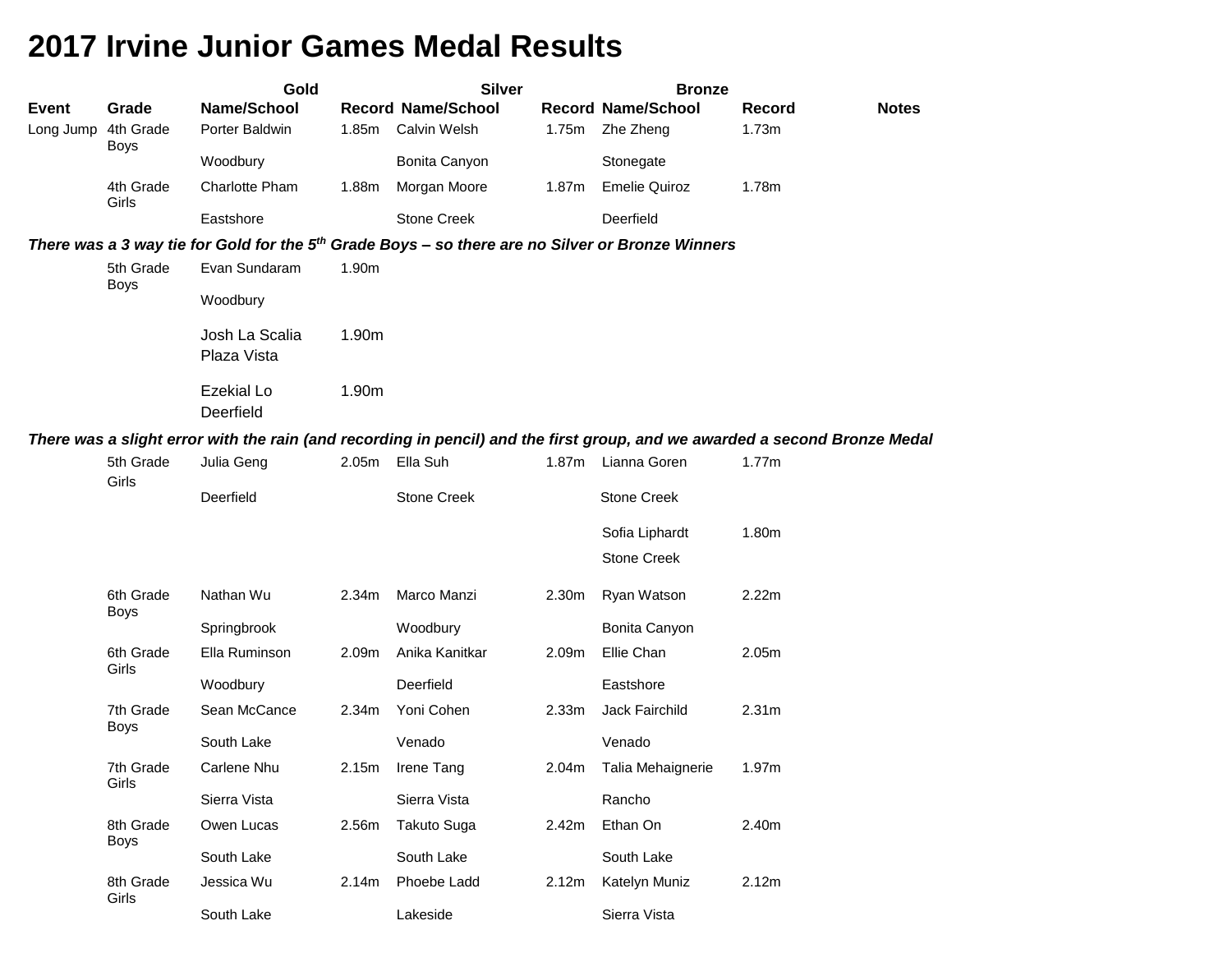|                       |                            | Gold          |         | <b>Silver</b>             |         | <b>Bronze</b>             |                   |                                                                                     |
|-----------------------|----------------------------|---------------|---------|---------------------------|---------|---------------------------|-------------------|-------------------------------------------------------------------------------------|
| <b>Event</b><br>Relay | Grade<br>4th Grade<br>Boys | Name/School   | 1:04.30 | <b>Record Name/School</b> | 1:04.75 | <b>Record Name/School</b> | Record<br>1:04.81 | <b>Notes</b>                                                                        |
|                       |                            | Meadow Park   |         | Stone Creek               |         | <b>College Park</b>       |                   |                                                                                     |
|                       | 4th Grade<br>Girls         |               | 1:03.16 |                           | 1:05.52 |                           |                   | 1:07.73 New record for event and grade. Previous record<br>was 1:04.02 set in 1995. |
|                       |                            | Stone Creek   |         | <b>Meadow Park</b>        |         | Canyon View               |                   |                                                                                     |
|                       | 5th Grade<br><b>Boys</b>   |               | 1:00.74 |                           | 1:00.79 |                           | 1:01.39           |                                                                                     |
|                       |                            | Stone Creek   |         | College Park              |         | Vista Verde               |                   |                                                                                     |
|                       | 5th Grade<br>Girls         |               | 1:00.15 |                           | 1:03.21 |                           | 1:03.26           |                                                                                     |
|                       |                            | Bonita Canyon |         | Deerfield                 |         | <b>Stone Creek</b>        |                   |                                                                                     |
|                       | 6th Grade<br><b>Boys</b>   |               | 57.57   |                           | 57.97   |                           | 59.63             |                                                                                     |
|                       |                            | Stone Creek   |         | Woodbury                  |         | Bonita Canyon             |                   |                                                                                     |
|                       | 6th Grade<br>Girls         |               | 1:02.03 |                           | 1:02.20 |                           | 1:02.40           |                                                                                     |
|                       |                            | Bonita Canyon |         | Woodbury                  |         | Stone Creek               |                   |                                                                                     |
|                       | 7th Grade<br>Boys          |               | 55.36   |                           | 55.93   |                           | 57.72             |                                                                                     |
|                       |                            | Lakeside      |         | Rancho                    |         | Venado                    |                   |                                                                                     |
|                       | 7th Grade<br>Girls         |               | 58.80   |                           | 58.86   |                           | 1:00.48           |                                                                                     |
|                       |                            | Venado        |         | Lakeside                  |         | South Lake                |                   |                                                                                     |
|                       | 8th Grade<br>Boys          |               | 51.07   |                           | 52.98   |                           | 53.71             |                                                                                     |
|                       |                            | South Lake    |         | Lakeside                  |         | Venado                    |                   |                                                                                     |
|                       | 8th Grade<br>Girls         |               | 57.04   |                           | 59.38   |                           | 59.53             |                                                                                     |
|                       |                            | Lakeside      |         | Sierra Vista              |         | Venado                    |                   |                                                                                     |